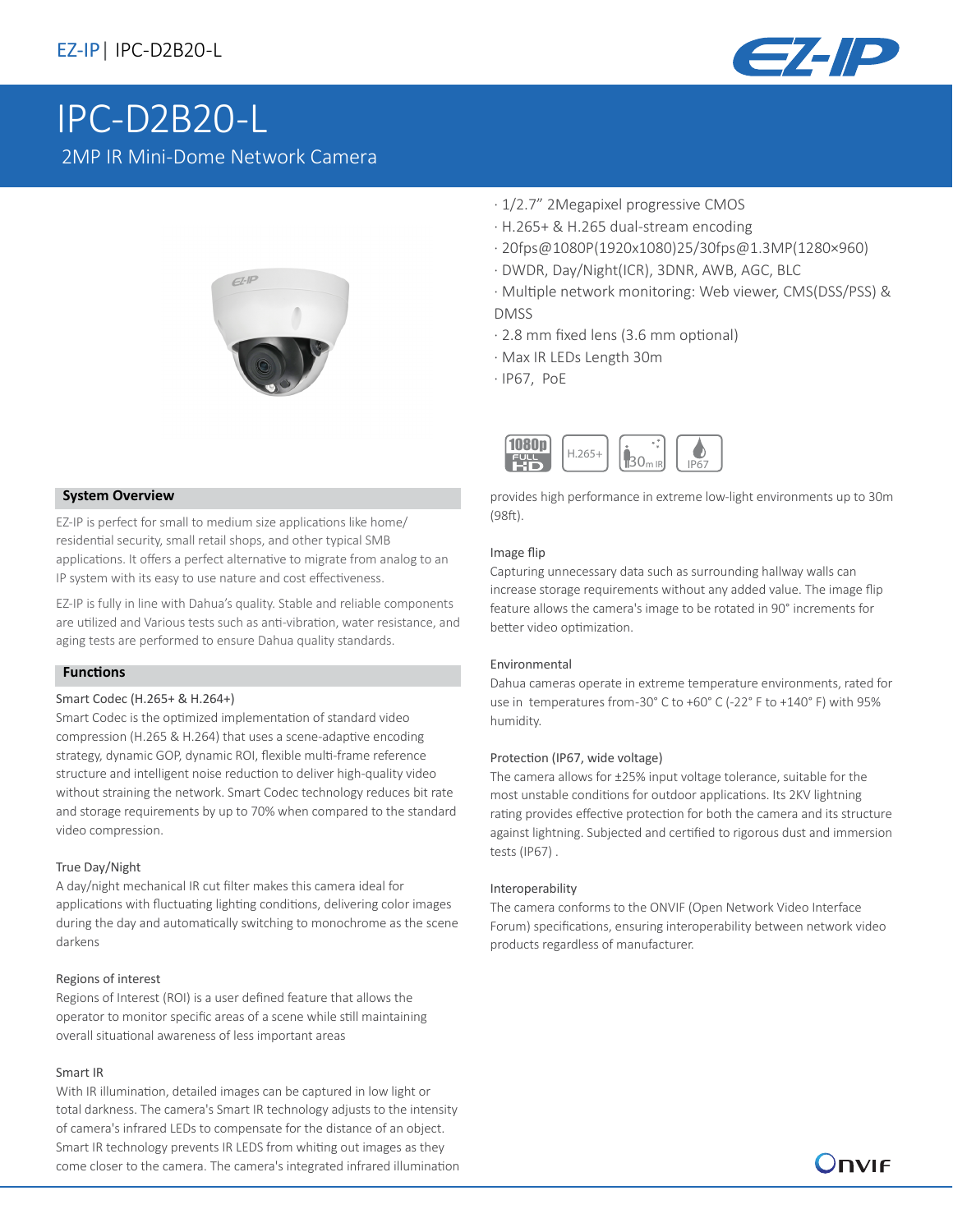# **Technical Specification**

| Camera                      |          |                                                                                      |             |              |            |
|-----------------------------|----------|--------------------------------------------------------------------------------------|-------------|--------------|------------|
| Image Sensor                |          | 1/2.7" 2Megapixel progresive CMOS                                                    |             |              |            |
| <b>Effective Pixels</b>     |          | 1920(H)x1080(V)                                                                      |             |              |            |
| RAM/ROM                     |          | 64MB/16MB                                                                            |             |              |            |
| <b>Scanning System</b>      |          | Progressive                                                                          |             |              |            |
| Minimum Illumination        |          | 0.09Lux/F2.0(Color,1/3s,30IRE)<br>0.5Lux/F2.0(Color,1/30s,30IRE)<br>OLux/F2.0(IR on) |             |              |            |
| S/N Ratio                   |          | More than 50dB                                                                       |             |              |            |
| <b>IR Distance</b>          |          | Distance up to 30m(98ft)                                                             |             |              |            |
| IR On/Off Control           |          | Auto/ Manual                                                                         |             |              |            |
| <b>IR LEDS</b>              |          | $\mathbf{1}$                                                                         |             |              |            |
| Lens                        |          |                                                                                      |             |              |            |
| Lens Type                   |          | Fixed                                                                                |             |              |            |
| Mount Type                  |          | Board-in                                                                             |             |              |            |
| Focal Length                |          | 2.8 mm (3.6 mm optional)                                                             |             |              |            |
| Max. Aperture               |          | F2.0/F2.0                                                                            |             |              |            |
| Angle of View               |          | H:115°/87.5°,V:60°/47°                                                               |             |              |            |
| <b>Focus Control</b>        |          | Fixed                                                                                |             |              |            |
| <b>Close Focus Distance</b> |          | 0.6m(1.97ft)                                                                         |             |              |            |
| <b>DORI Distance</b>        | Lens     | Detect                                                                               | Observe     | Recognize    | Identify   |
|                             | $2.8$ mm | 43.5m(143ft)                                                                         | 17.4m(57ft) | 8.7m(28.5ft) | 4.3m(14ft) |
|                             | 3.6 mm   | 53.3m(175ft)                                                                         | 21.3m(70ft) | 10.7m(35ft)  | 5.3m(17ft) |

| Pan/Tilt Range              | Pan:0° ~355°;Tilt:0° ~75°;Rotation:0° ~355°                                                                  |  |  |
|-----------------------------|--------------------------------------------------------------------------------------------------------------|--|--|
| Video                       |                                                                                                              |  |  |
| Compression                 | H.265/H.264H/MJPEG(Sub Stream)                                                                               |  |  |
| Smart Codec                 | Support H.265+/H.264+                                                                                        |  |  |
| <b>Streaming Capability</b> | 2 Streams                                                                                                    |  |  |
| Resolution                  | 1080P(1920×1080)/1.3M(1280×960)/<br>720P(1280×720)/D1(704×576/704×480)/VGA(640×480)/<br>CIF(352×288/352×240) |  |  |
| <b>Frame Rate</b>           | Main Stream: 1080P (1 ~ 20fps)                                                                               |  |  |
|                             | Sub Stream: $D1(1 \approx 25/30$ fps)                                                                        |  |  |
| <b>Bit Rate Control</b>     | CBR/VBR                                                                                                      |  |  |
| <b>Bit Rate</b>             | H265:12K~5632K<br>H.264:32K ~8192K                                                                           |  |  |
| Day/Night                   | Auto(ICR) / Color / B/W                                                                                      |  |  |
| <b>BLC Mode</b>             | BLC / HLC / DWDR                                                                                             |  |  |

| <b>White Balance</b>                    | Auto/Natural/Street Lamp/Outdoor/Manual                                   |  |  |  |  |
|-----------------------------------------|---------------------------------------------------------------------------|--|--|--|--|
| Gain Control                            | Auto/Manual                                                               |  |  |  |  |
| Noise Reduction                         | 3D DNR                                                                    |  |  |  |  |
| <b>Motion Detetion</b>                  | Off / On (4 Zone, Rectangle)                                              |  |  |  |  |
| Region of Interest                      | Off / On (4 Zone)                                                         |  |  |  |  |
| Electronic Image Stabilization<br>(EIS) | N/A                                                                       |  |  |  |  |
| Smart IR                                | Support                                                                   |  |  |  |  |
| Digital Zoom                            | 16x                                                                       |  |  |  |  |
| Flip                                    | 0°/90°/180°/270°                                                          |  |  |  |  |
| Mirror                                  | Off/On                                                                    |  |  |  |  |
| <b>Privacy Masking</b>                  | Off / On (4 Area, Rectangle)                                              |  |  |  |  |
| oibuA                                   |                                                                           |  |  |  |  |
| Compression                             | N/A                                                                       |  |  |  |  |
| Network                                 |                                                                           |  |  |  |  |
| Ethernet                                | RJ-45 (10/100Base-T)                                                      |  |  |  |  |
| Protocol                                | HTTP;TCP;ARP;RTSP;RTP;RTCP;UDP;DHCP;DNS;IPV4;<br>NTP;Multicas; ICMP; IGMP |  |  |  |  |
| Interoperability                        | ONVIF Profile S&G                                                         |  |  |  |  |
| <b>Streaming Method</b>                 | Unicast / Multicast                                                       |  |  |  |  |
| Max. User Access                        | 10 Users/20 Users                                                         |  |  |  |  |
| <b>Edge Storage</b>                     | N/A                                                                       |  |  |  |  |
| Web Viewer                              | IE, Chrome, Firefox, Safari                                               |  |  |  |  |
| Management Software                     | Smart PSS, DSS, DMSS                                                      |  |  |  |  |
| Smart Phone                             | IOS, Android                                                              |  |  |  |  |
| Certifications                          |                                                                           |  |  |  |  |
| Certifications                          | CE: (EN 60950:2000)<br>FCC: FCC Part 15 Subpart B                         |  |  |  |  |
| Interface                               |                                                                           |  |  |  |  |
| Video Interface                         | N/A                                                                       |  |  |  |  |
| Audio Interface                         | N/A                                                                       |  |  |  |  |
| <b>RS485</b>                            | N/A                                                                       |  |  |  |  |
| Alarm                                   | N/A                                                                       |  |  |  |  |
| Electrical                              |                                                                           |  |  |  |  |
| Power Supply                            | DC12V, PoE (802.3af)(Class 0)                                             |  |  |  |  |
| Power Consumption                       | <5.1W                                                                     |  |  |  |  |
|                                         |                                                                           |  |  |  |  |